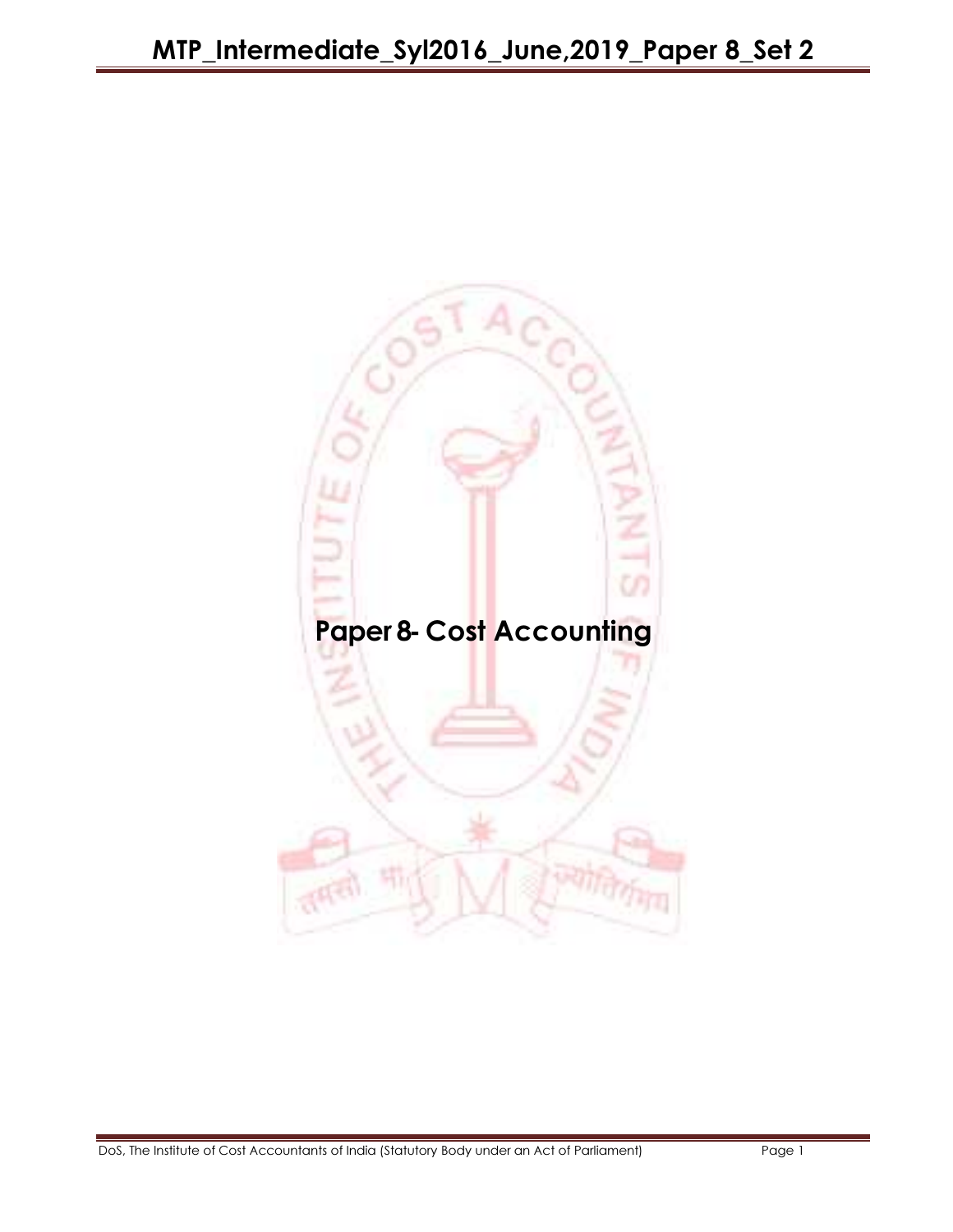## Paper-8: - Cost Accounting

Full Marks: 100 Time allowed:3 hours

#### Section-A

#### Section A contains Question Number 1.All parts of this question are compulsory.

#### 1. Answer the following questions

(a) Choose the most Appropriate alternative for the following (You may writer only the Roman numeral and the alphabet chosen for your answer); 1 X 10 =10

- (i) Cost units of Automobile Industry
- (a) Cubic meter
- (b) Bed night
- (c) Number of Call
- (d) Number of vehicle
- (ii) Which of the following is considered as accounting record?
- (a) Bin Card
- (b) Bill material
- (c) Store Ledger
- (d) None of these
- (iii) Charging to a cost center those overheads that result solely for the existence of that cost center is known as
- (a) Allocation
- (b) Apportionment
- (c) Absorption
- (d) Allotment
- (iv) CAS- 13 stands for
- (a) Joint Cost
- (b) Interest and financing charges
- (c) Employee Cost
- (d) Cost of service cost centre
- (v) Which of the following is not an element of works overhead?
- (a) Sales manger's salary
- (b) Plant manager's salary
- (c) Factory repairman's wages
- (d) Product inspector's salary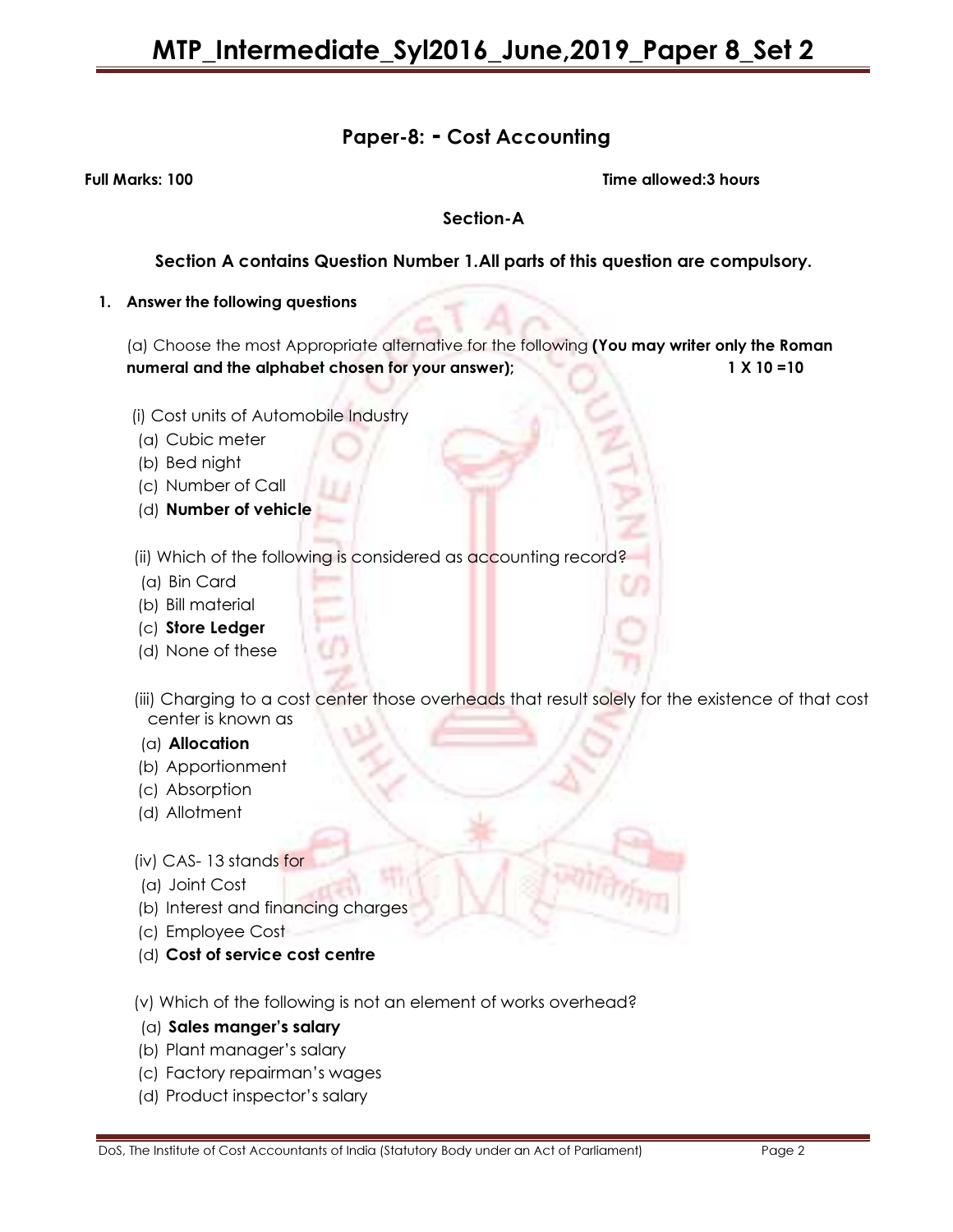- (vi) Cost Price is not fixed in case of
- (a) Cost plus contracts
- (b) Escalation clause
- (c) De escalation clause
- (d) All of the above
- (vii) Standard quantity of material for one unit of output is 15 kgs @ 8 per kg.Actual output during a given period is 800 units. The standards quantity of raw material.
- (a) 1,200 kgs
- (b) 1,600 kgs
- (c) 12,000 kgs
- (d) None of these

(viii) Which of the following is a long-term budget?

- (a) Master Budget
- (b) Flexi budget
- (c) Cash budget
- (d) Capital budget
- (ix) Time keeping refers to
- (a) Time spent by workers on their job
- (b) Time spent by workers in factory
- (c) Time spent by workers without work
- (d) Time spent by workers on their job
- (x) What will be the accounting entry for absorption of factory overhead?
- ( $a)$  Dr. Works in progress control  $A/c$ Cr.Factory overhead control A/c
- (b) Dr. Factory overhead Cr.Factory Overhead Control A/c
- (c) Dr. Factory Overhead Control A/c Cr.Factory overhead A/c
- (d) No entry is required

(b) Match the statement in column I with the most appropriate statement in Column II 1X5=5

|       | Column I                        | 3   | Column II                   |
|-------|---------------------------------|-----|-----------------------------|
| (i)   | Captive power plant expense     | (A) | Costing Profit and Loss A/C |
| (ii)  | Abnormal loss is transferred to | (B) | <b>Decision Package</b>     |
| (iii) | Zero based budgeting            | (C  | CAS <sub>6</sub>            |
| (iv)  | <b>Employee Cost</b>            | (D) | Treated as direct expenses  |
| (v)   | <b>Material Cost</b>            | (E) | CAS <sub>7</sub>            |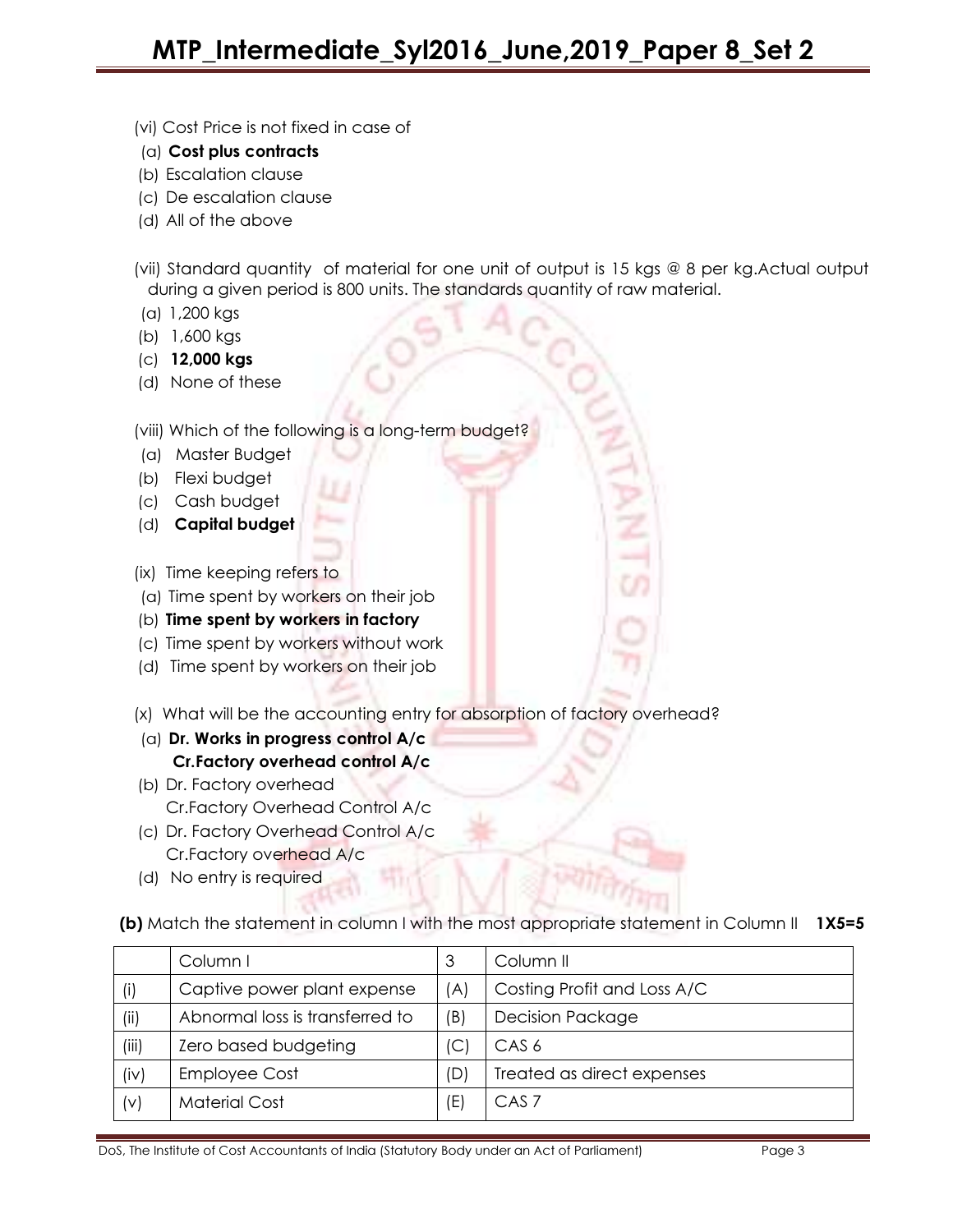| Answer:                                                                                                                   |                                                                                                                                                                                                                                           |             |                                                                                                                  |                  |  |
|---------------------------------------------------------------------------------------------------------------------------|-------------------------------------------------------------------------------------------------------------------------------------------------------------------------------------------------------------------------------------------|-------------|------------------------------------------------------------------------------------------------------------------|------------------|--|
| $(i)$ D                                                                                                                   | $(ii)$ A                                                                                                                                                                                                                                  | $(iii)$ B   | (iv)E                                                                                                            | (v)C             |  |
|                                                                                                                           | (c) State whether the following statements are 'True' or 'False'                                                                                                                                                                          |             |                                                                                                                  |                  |  |
| another level                                                                                                             |                                                                                                                                                                                                                                           |             | (i) Differential Cost is the change in the cost due to change in activity from one level to                      |                  |  |
|                                                                                                                           | (ii) Slow moving material have a high turnover ratio.                                                                                                                                                                                     |             |                                                                                                                  |                  |  |
|                                                                                                                           | (iii) Finance Cost shall form part of Direct Expense.<br>(iv) CAS 2 Stands for classification of cost.                                                                                                                                    |             |                                                                                                                  |                  |  |
|                                                                                                                           | (v) A flexible budget is one, which changes from year to year.                                                                                                                                                                            |             |                                                                                                                  |                  |  |
|                                                                                                                           |                                                                                                                                                                                                                                           |             |                                                                                                                  |                  |  |
| Answer:                                                                                                                   |                                                                                                                                                                                                                                           |             |                                                                                                                  |                  |  |
| $(i)$ T                                                                                                                   | $(ii)$ F                                                                                                                                                                                                                                  | (iii) F     | (iv)F                                                                                                            | (v)F             |  |
| (d) Fill in the blanks<br>$\alpha s$ .<br>$(v)$ + Profit = Sales.<br>Answer:                                              | (i) ________ cost are historical costs which are incurred in the past.<br>(ii) Direct Expenses <b>The limit includes imputed cost</b> (shall/shall not)<br>(iii) In Aborption Costing League cost is added to inventory.<br>(ii)Shall Not |             | (iv) If the actual loss in a process is less than the normal loss, the difference is known<br>(iv) abnormal gain |                  |  |
| (i) Sunk                                                                                                                  |                                                                                                                                                                                                                                           | (iii) Fixed |                                                                                                                  | (v)Cost of sales |  |
|                                                                                                                           |                                                                                                                                                                                                                                           | Section -B  | Answer any five questions from question numbers 2 to 8.                                                          |                  |  |
| Each question carries 15 marks<br>2(a) From the following particulars with respect to a particular item of materials of a |                                                                                                                                                                                                                                           |             |                                                                                                                  |                  |  |

manufacturing company. calculate the best quantity to order:

| Ordering quantities (tone) | Price per ton( $\bar{z}$ ) |
|----------------------------|----------------------------|
| Less than 500              | 12.00                      |
| 500 but less than 1,600    | 11.80                      |
| 1,600 but less than 4,000  | 11.60                      |
| 4,000 but less than 8,000  | 11.40                      |
| 8,000 and above            | 11.20                      |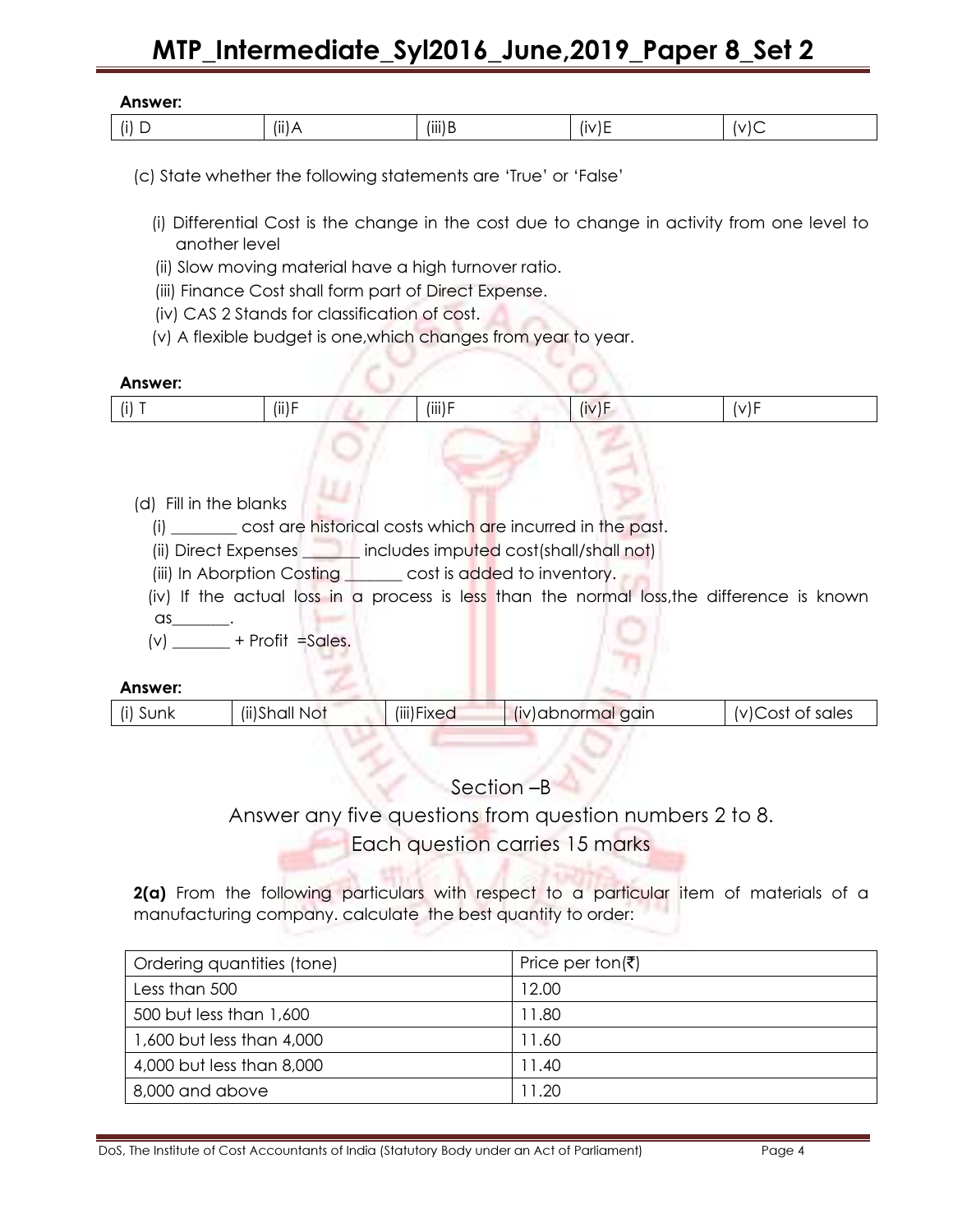The annual demand for the material is 8,000 tones. Stock holding cost are 20 % of material cost p.a The Delivery cost per order  $\bar{\tau}$  12.00

 (b) The following particulars relate to a processing machine treating a typical material. You are required to calculate the machine hour rate.

| The Cost of the machine                                  | 20,000         |
|----------------------------------------------------------|----------------|
| <b>Estimated life</b>                                    | 10 years       |
| <b>Scrap Value</b>                                       | 2,000          |
| Working time (50 weeks of 44 hrs each)                   | 2,200 hrs      |
| Machine maintenance per annum                            | <b>200 hrs</b> |
| Setting up time estimated @ 5 % of total productive time |                |
| Electricity is 15 units per hour @ 20 paise per unit.    |                |
| Chemicals required weekly                                | 40             |
| Maintenance cost per year                                | 2,400          |

Two attendants control the operations of the machine together with 6 other machine, their combined weekly wages are 280.departmental overhead allocated to this machine annum 4,000

#### Answer:2(a)

Statement showing computation of total inventory cost at different order sizes

|       | (Annual demand 8,000tones)                         |                                  |                                    |                              |                                    |                                    |
|-------|----------------------------------------------------|----------------------------------|------------------------------------|------------------------------|------------------------------------|------------------------------------|
|       |                                                    |                                  | <b>Ordering Quantities</b>         |                              |                                    |                                    |
|       | Particulars                                        | 400                              | 500                                | 1,600                        | 4,000                              | 8,000                              |
| (i)   | Purchasing $cost(\bar{\tau})$                      | 96,000<br>$(8,000 \times$<br>12) | 94,400<br>$(8,000 \times$<br>11.80 | 92,800<br>(8,000 X)<br>11.60 | 91,200<br>$(8,000 \times$<br>11.40 | 89,600<br>$(8,000 \times$<br>11.20 |
| (ii)  | No. of order                                       | 20                               | 16                                 | 5                            | $\mathcal{P}$                      |                                    |
| (iii) | Ordering Cost (12) (₹)                             | 240                              | 192                                | 30                           | 24                                 | 12                                 |
| (iv)  | Average size of order                              | 200                              | 250                                | 800                          | 2,000                              | 4,000                              |
| (v)   | Inventory carrying<br>cost per unit( $\bar{z}$ )   | 2.4<br>(12X)<br>$20\%)$          | 2.36<br>(11.80 X)<br>$20\%$        | 2.32<br>11.60 X 20<br>$\%$   | 2.28<br>(11.40 X)<br>$20\%$        | 2.24<br>$(11.20 \times 20)$<br>%)  |
| (vi)  | <b>Inventory Carring</b><br>$cost$ (iv $X v$ ) (₹) | 480                              | 590                                | 1,856                        | 4,560                              | 8,960                              |
| (vii) | <b>Total Inventory Cost</b><br>(i+iii+vi) (₹)      | 96,720                           | 95,192                             | 94,686                       | 95,784                             | 98,572                             |

| (b) Computation of Machine Hour Rate    |       |  |
|-----------------------------------------|-------|--|
| Annual Working hours: 50 weeks X 44 hrs | 2.200 |  |
| Less; Maintenance time                  | 200   |  |
| Productive hour                         | 2000  |  |
| Less: 5 % setting up time               | 100   |  |
|                                         |       |  |

DoS, The Institute of Cost Accountants of India (Statutory Body under an Act of Parliament) Page 5

[7]

[8]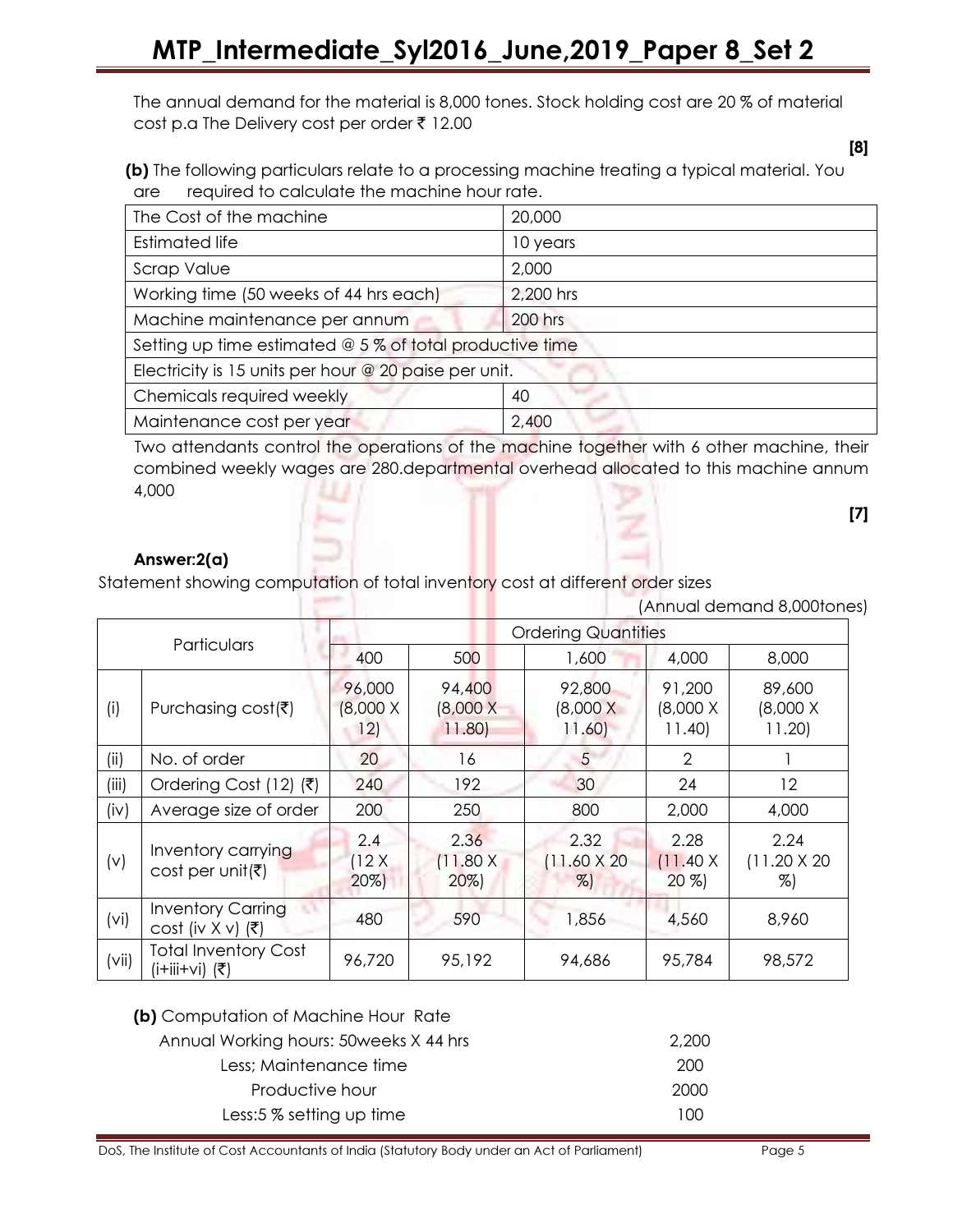#### Effective hours and the state of the 1,900 models are the 1,900 models and the 1,900 models are the 1,900 models.

| DoS, The Institute of Cost Accountants of India (Statutory Body under an Act of Parliament) | Page 6 |
|---------------------------------------------------------------------------------------------|--------|
|---------------------------------------------------------------------------------------------|--------|

| Particulars             | Amount(₹)                  | Rate per hour(₹) |
|-------------------------|----------------------------|------------------|
| <b>Standing Charges</b> |                            |                  |
| Chemical Solution       | (50 X 40)=2,000            |                  |
| Attendants wages        | (280 X 50 X1/7)=2,000      |                  |
| Departmental overheads  | 4,000                      |                  |
| Total(A)                | 8,000                      | 3.64             |
| <b>Machine Expenses</b> |                            |                  |
| Depreciation            | $[(20,000-2,000)/10]/1900$ | 0.95             |
| Maintenance             | (2,400/1,900)              | 1.26             |
| Power                   | (16X 0.2)                  | 3.20             |
|                         | <b>Machine Hour Rate</b>   | 9.05             |

3(a) What are Direct Expenses as defined in CAS-10 (limited Revision 2017)? Also discuss the general principles of its measurent as per CAS-10 (Any five) **[6]** 

(b) The following is the Trading and Profit and Loss Account of M/s. Time and trading limited for the yeas ended 31.12.2018 [9]

| Dr.                          | Trading and Profit & Loss Account |                                      |           |
|------------------------------|-----------------------------------|--------------------------------------|-----------|
| Particulars                  | Amount(₹)                         | <b>Particulars</b>                   | Amount(₹) |
| To, Materials consumed       | 10,62,000                         | By, Sales (30,00 units)              | 22,50,000 |
| To.Direct Wages A/c          | 5,56,500                          | By, Finished Stock A/c (1,000 units) | 60,000    |
| To, Works overhead A/c       | 3,19,500                          | By, Work -in -progress:              |           |
| To, Admn overhead A/c        | 1,43,250                          | material                             | 25,500    |
| To, Selling and Distribution |                                   |                                      |           |
| overheads A/c                | 1,70,250                          | Wages                                | 12,000    |
| To net profit                | 1,03,500                          | Works OH                             | 7,500     |
|                              | 23,55,000                         |                                      | 23,55,000 |

Manufacturing a standard unit, the company's cost records show that:

(i) Works overheads have been charged to work-in-progress at 20% on prime cost.

(ii) Administration overheads have been recovered at `4.5 per finished unit.

(iii) Selling and distribution overheads have been recovered at `6 per unit sold.

(iv) The unabsorbed or over absorbed overheads have not been adjusted into costing profit and loss account.

Prepare:

(a) A Costing Profit and Loss Account indicating Net Profit.

**Second Co.** 

(b) A Statement Reconciling the Profit as disclosed by Cost Accounts and that shown in Financial Accounts.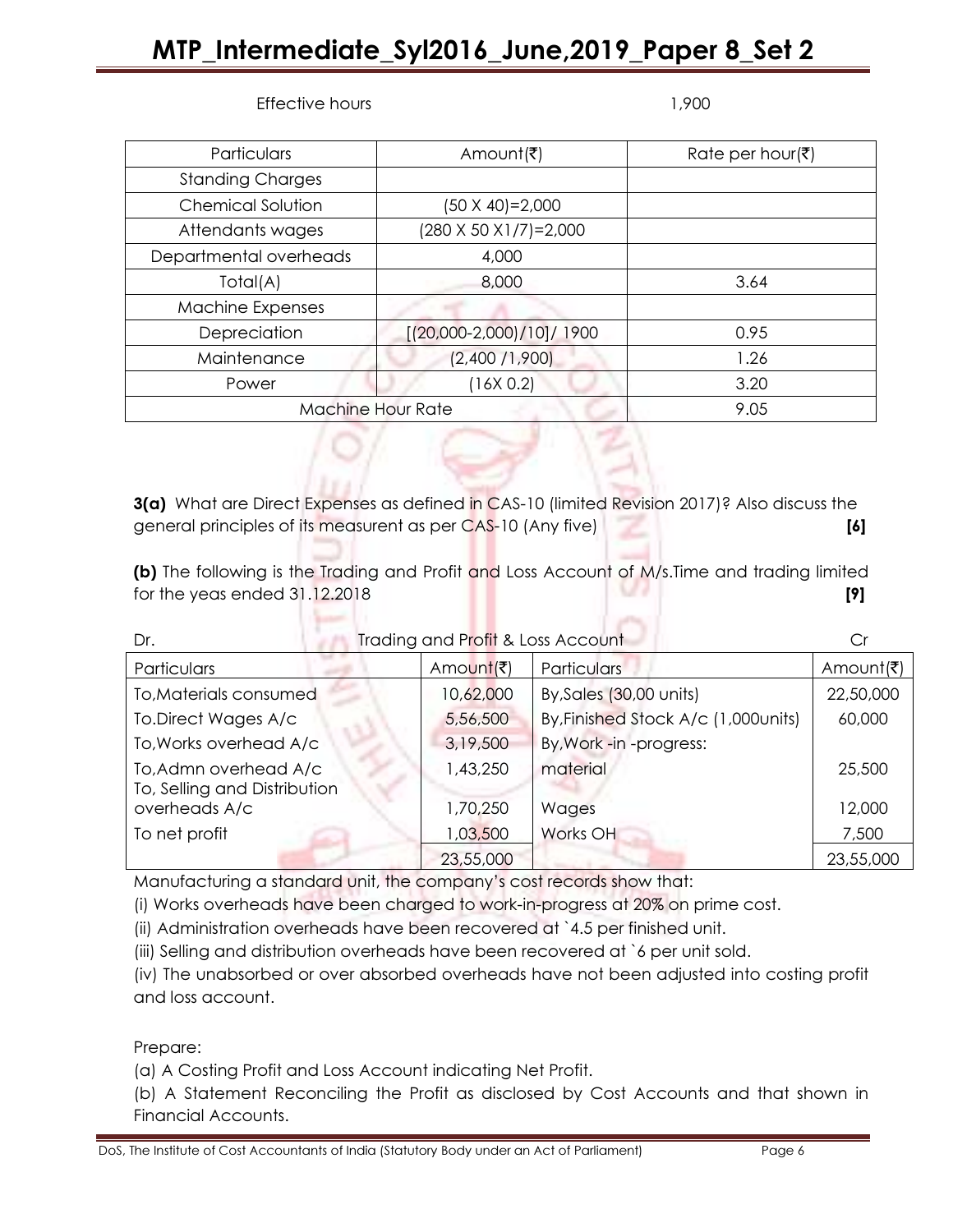Answer:3(a) Direct Expenses : As per CAS -10 ( Limited Revision 2017), Direct Expenses are the "Expenses relating to manufacture of a product or rendering a service, which can be identified or linked with the cost object other than direct material cost and direct employee cost."

General Principles of Measurement:(Any five points)

(i)Identification of direct expense shall be based on traceability in an economically feasible manner.

(ii)Direct expenses incurred for bought out resources shall be determined at invoice price including all taxes and duties and any other expenditure directly attributable thereto net of trade discounts, taxes and duties refundable or to be credited.

(iii)Direct expenses paid/incurred in lump-sum or which are in the nature of onetime payment shall beamortized on the basis of estimated output or benefit to be derived from such expenses. (iv)Finance cost incurred in connection with selfgenerated or procured resources shall not form part of thedirect expenses.

(v)Any subsidy/grant/incentive or any amount received or receivable with respect to any direct expensesshall be reduced for ascertainment of the cost of the cost object. (vi)Penalties/damages paid to statutory authorities or other third parties shall not form part of the directexpenses.

(vii)Any change inthe cost accounting principles applied for measurement of the direct expenses should bemade only if it is required by law or for compliance with the requirements of a CAS or a change wouldresult in a more appropriatepreparation or presentation of cost statement of the organization.

(viii)Credit/recoveries relating to direct expenses if material and quantifiable shall be deducted to arrive at thenet direct expenses.

(ix)Any abnormal portion of direct expenses which is material and quantifiable shall not form part of thedirect expenses

| $3(b)$ Dr.                                   | Costing Profit & Loss Account |                  | Cr        |
|----------------------------------------------|-------------------------------|------------------|-----------|
| Particulars                                  | Amount(₹)                     | Particulars      | Amount(₹) |
| To, Materials consumed                       | 10,62,000                     | <b>By, Sales</b> | 22,50,000 |
| To.Direct Wages A/c                          | 5,56,500                      |                  |           |
| Prime Cost                                   | 16,18,500                     |                  |           |
| To, Works overhead A/c (20 %)                | 3,23,700                      |                  |           |
|                                              | 19,42,200                     |                  |           |
| (-) Closing WIP                              | 45,000                        |                  |           |
|                                              | 18,97,200                     |                  |           |
| To, Admn overhead A/c(31,000 X 4.5)          | ,39,500                       |                  |           |
| Cost of Production                           | 20,36,700                     |                  |           |
| (-) Closing Stock (20,36,700 X 1,000/31,000) | 65,700                        |                  |           |
| Cost of goods sold                           | 19,71,000                     |                  |           |
| To, Selling and Distribution overheads A/c   |                               |                  |           |
| $(30,000 \times 6)$                          | 1,80,000                      |                  |           |
| Cost of Sales                                | 21,51,000                     |                  |           |

DoS, The Institute of Cost Accountants of India (Statutory Body under an Act of Parliament) Page 7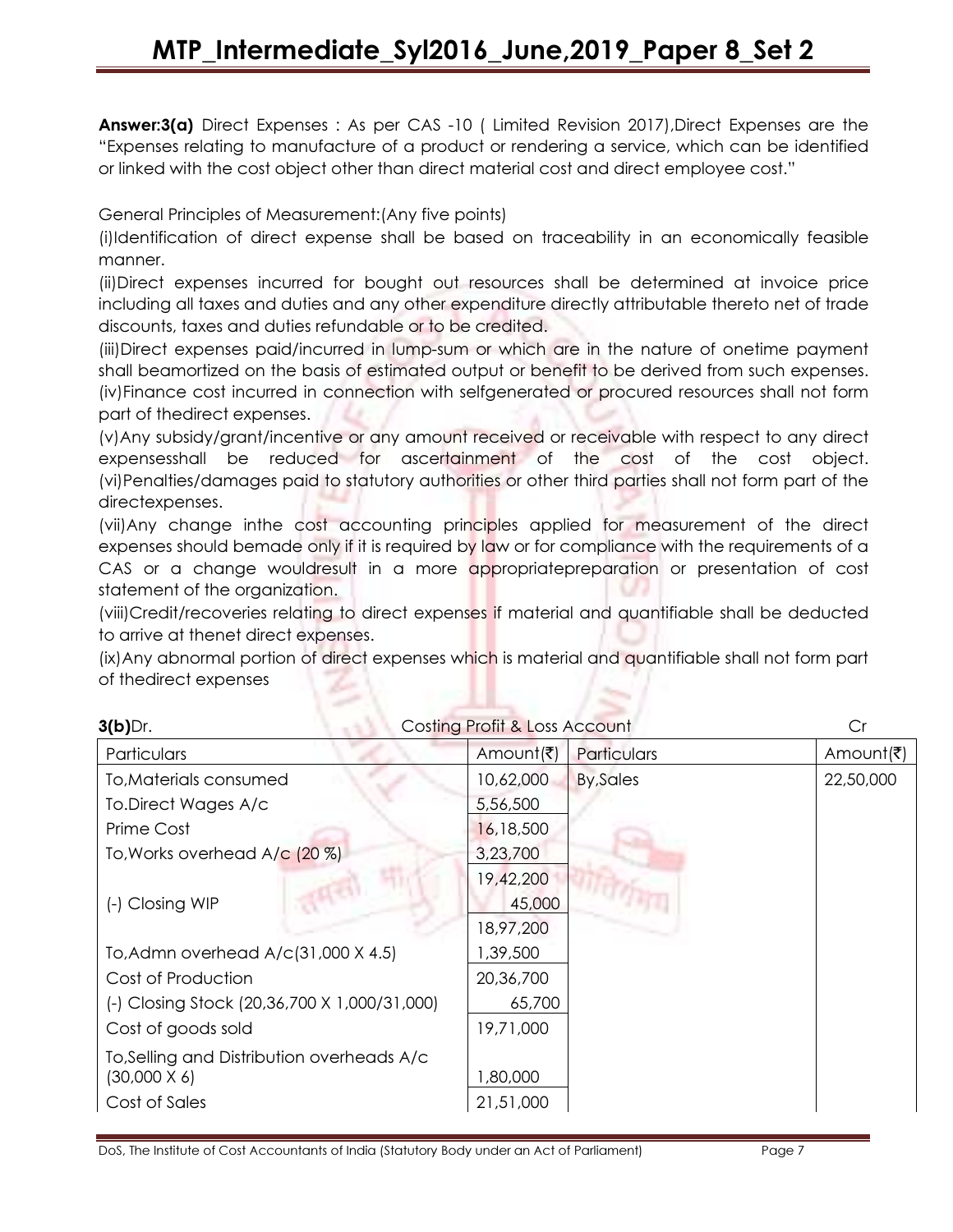| 99,000    |           |
|-----------|-----------|
| 22,50,000 | 23,55,000 |

Statement of reconciliation

| Particulars                                                            | Amount(₹) | Amount(₹) |
|------------------------------------------------------------------------|-----------|-----------|
| Profit as per Financial Accounts                                       |           | 1,03,500  |
| Add: Under recovery of Admn. overheads (1,43,250-1,39,500)             | 3,750     |           |
| Over valuation of closing stock in stock in Cost A/c's (65,700-60,000) | 5,700     | 9,450     |
|                                                                        |           | 1,12,950  |
| Less: Over recovery of Works overheads(3,23,700-3,19,500)              | 4,200     |           |
| Over recovery of Selling & Distribution overheads (1,80,000-1,70,250)  | 9,750     | 13,950    |
| Profit as per Cost Accounts                                            |           | 99,000    |

4(a) A company is manufacturing building bricks and fire bricks. Both the products require two processes. Brick forming and Heat treatment. The requirements for the two bricks are:

|                                                   | <b>Building Bricks</b> |          | <b>Fire Bricks</b> |
|---------------------------------------------------|------------------------|----------|--------------------|
| Forming per 100 bricks                            | 3 hrs.                 |          | 2 hrs.             |
| Hear treatment per 100 bricks                     | 2 hrs.                 |          | 5 hrs.             |
| Total costs of two departments in one month were: |                        |          |                    |
| Production during the month                       |                        | 42,400   |                    |
| <b>Building</b>                                   |                        | 97,600   |                    |
| Production during the month was                   |                        |          |                    |
| <b>Building Bricks</b>                            |                        | 1,30,000 |                    |
| <b>Fire Bricks</b>                                |                        | 70,000   |                    |

Prepare statement of manufacturing costs for the two varieties of bricks

[8]

(b) A product passes through three processes – A,B and C.10,000 units at cost of  $\bar{\tau}$  2.20 were issued to Process A. The other direct expenses were as follows;

|                  | Process $-A$ (₹) | Process- $B(\bar{\bar{z}})$ | Process- $C($ ₹) |
|------------------|------------------|-----------------------------|------------------|
| Sundry materials | 3,000            | 3.000                       | 3.000            |
| Direct labour    | 9,000            | 16,000                      | 13,000           |
| Direct expenses  | 2,000            | 2,000                       | 3.004            |

The wastage of process 'A' was 5 % and in process 'B' 4 %

The wastage of process 'A' was sold at  $\bar{z}0$  .50 per unit and that of 'B' at  $\bar{z}$  1.00 per unit and that of C at  $\bar{\tau}$  2.00.

The overhead charges were 160% of direct labour. The final product was sold at  $\bar{\tau}$  20 per unit fetching a profit of 20 % on sales.Find out the percentage of wastage in Process 'C'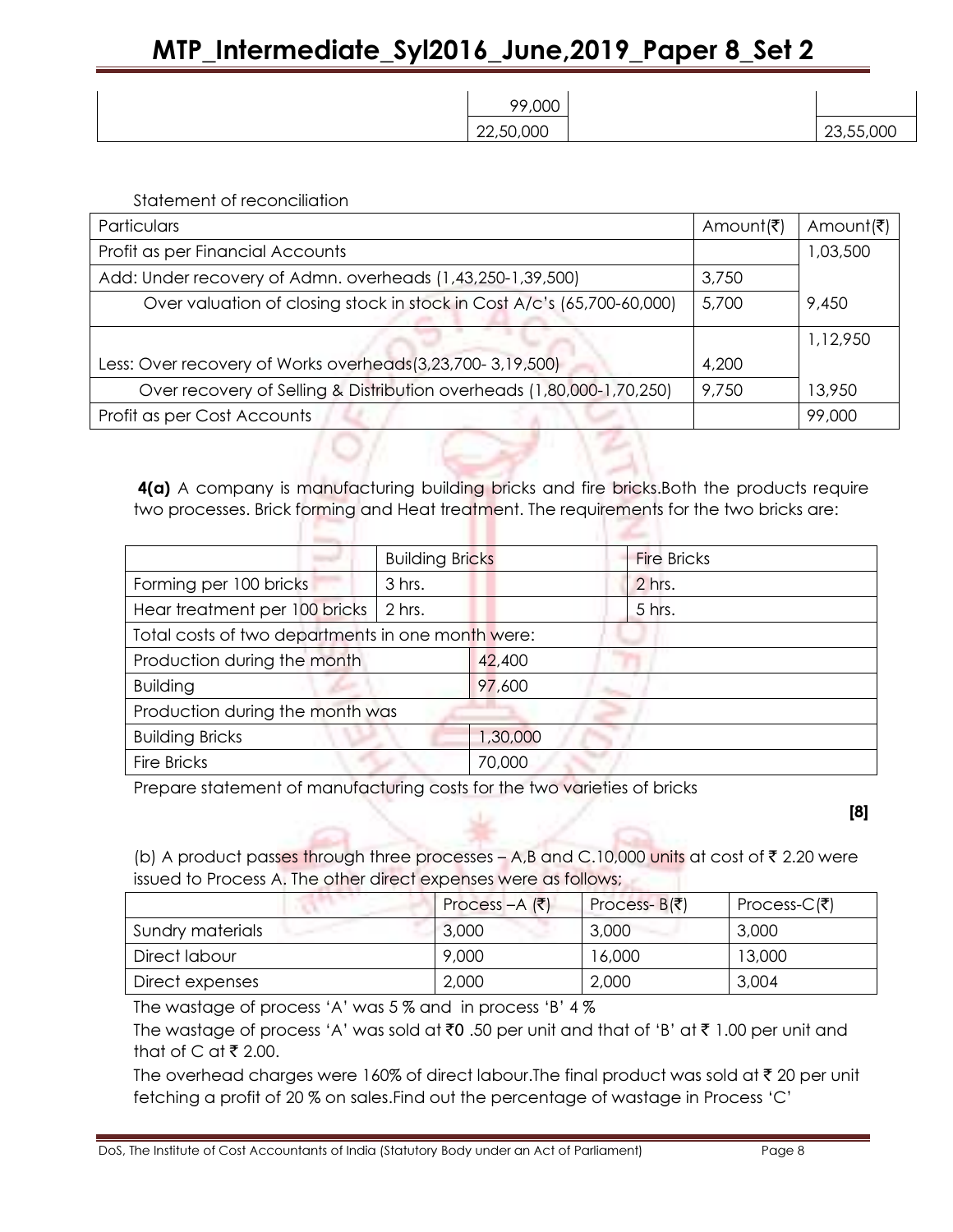[7]

#### Answer:

4(a) Statement Showing Number of Hours

| Particulars            | <b>Building Bricks</b> | <b>Fire Bricks</b> | Total  |
|------------------------|------------------------|--------------------|--------|
| Forming                | 3,900                  | 1,400              | 5,300  |
| $(1,30,000 / 100)$ X 3 |                        |                    |        |
| (70,000 / 100) X 2     |                        |                    |        |
| <b>Heat Treatment</b>  | 2,600                  | 3,500              | 6,100  |
| $(1,30,000 / 100)$ X 2 |                        |                    |        |
| (70,000 / 100) X 5     |                        |                    |        |
| Total                  | 6,500                  | 4,900              | 11,400 |

Cost of forming per hour =42,400/5,300 =  $8$ Cost of Heat treatment per hour =  $97,600/6,100 = 16$ 

**Waren** 

19 Marca 19

| Particulars                                                                           | Building Bricks (₹) | Fire Bricks( $\bar{\tau}$ ) | Total( $\bar{z}$ ) |
|---------------------------------------------------------------------------------------|---------------------|-----------------------------|--------------------|
| Forming<br><b>State Street</b><br>$(3,900 \times 8)$<br>and all<br>$(1,400 \times 8)$ | 31,200              | 11,200                      | 42,400             |
| <b>Heat Treatment</b><br>$(2,600 \times 16)$<br>$(3,500 \times 16)$                   | 41,600              | 56,000                      | 97,600             |
| Total                                                                                 | 72,800              | 67,200                      | 1,40,000           |

#### 4(b)

| Dr                          |        | Process A Account |                              |        |          |
|-----------------------------|--------|-------------------|------------------------------|--------|----------|
| Particulars                 | units  | Amount()          | Particulars                  | units  | Amount() |
| To Material Introduced A/c  | 10,000 | 22,000            | By Normal Loss               |        |          |
| To, Additional Material A/c |        | 3,000             | $(10,000 \times 5 \%)$ .0.50 | 500    | 250      |
| To, Direct Labour A/c       |        | 9,000             | By Transfer to Process B A/C | 9,500  | 49,900   |
| To, Direct Expenses A/c     |        | 2,000             | $\omega$                     |        |          |
| To, Overhead A/c            |        | 14,400            |                              |        |          |
|                             | 10,000 | 50,400            |                              | 10,000 | 50,150   |

| ⊟ Dr                       | Process B Account |  |                                         |       |        |
|----------------------------|-------------------|--|-----------------------------------------|-------|--------|
| Particulars                | units             |  | Amount Particulars                      | units | Amount |
| To Material Introduced A/c |                   |  | $\vert$ 9,500   49,900   By Normal Loss |       |        |

DoS, The Institute of Cost Accountants of India (Statutory Body under an Act of Parliament) Page 9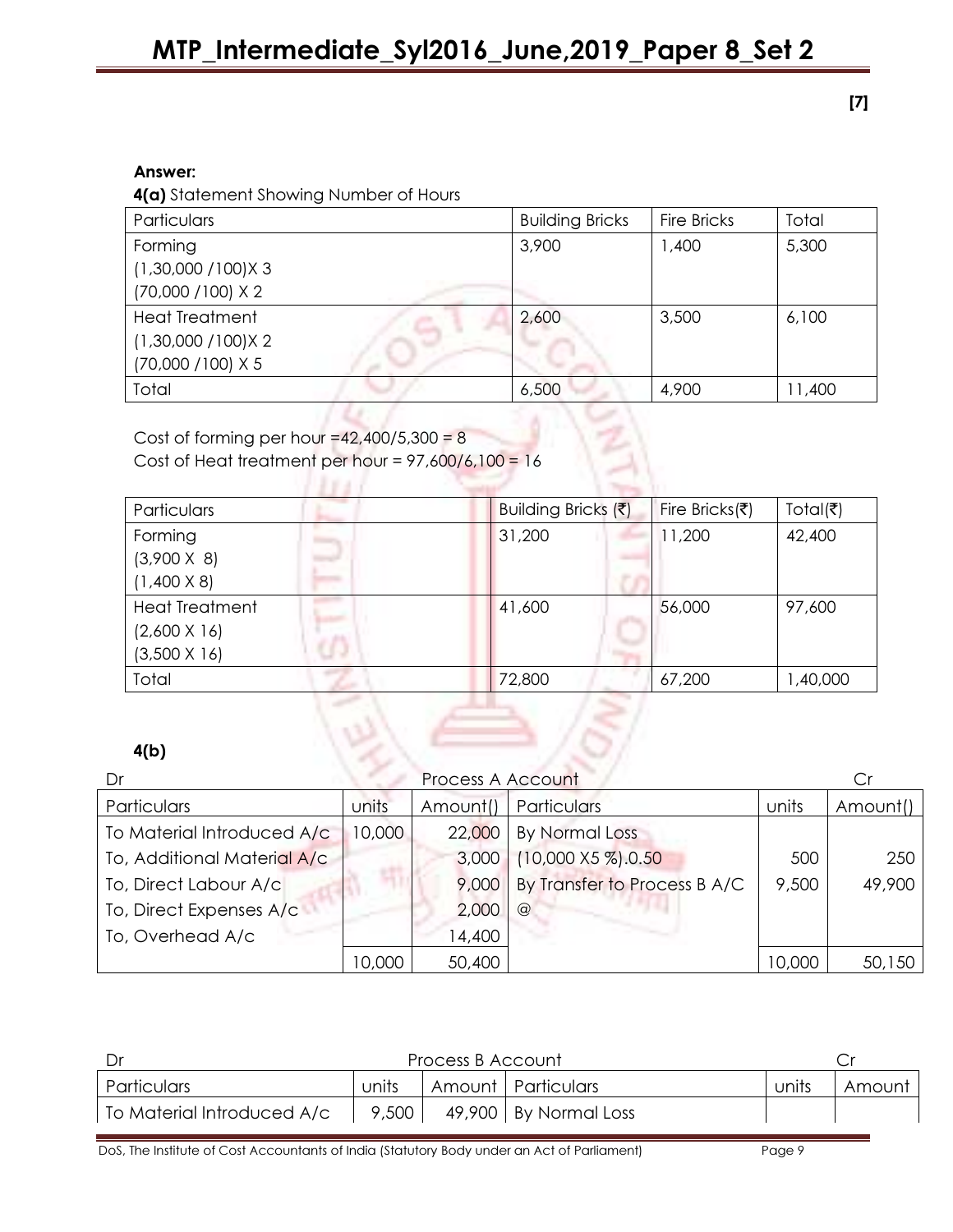| To, Additional Material A/c |        |        | $3,000$   $(9,500X4 \%)$ x 1.00       | 380    | 380    |
|-----------------------------|--------|--------|---------------------------------------|--------|--------|
| To, Direct Labour A/c       |        |        | 16,000   By Transfer to Process B A/C | 9,120  | 96,120 |
| To, Direct Expenses A/c     |        | 2,000  | $\circleda$                           |        |        |
| To, Overhead A/c            |        | 25,600 |                                       |        |        |
|                             | 10,000 | 96,500 |                                       | 10,000 |        |

| Process C Account<br>Dr     |       |         |                              |       | Cr       |
|-----------------------------|-------|---------|------------------------------|-------|----------|
| Particulars                 | units |         | Amount   Particulars         | units | Amount   |
| To Material Introduced A/c  | 9,120 | 96,120  | <b>By Normal Loss</b>        |       |          |
| To, Additional Material A/c |       | 3,000   | (Ref Working note)           | 714   | 1,428    |
| To, Direct Labour A/c       |       | 13,000  | By Transfer to Process B A/C | 8,406 | ,34,496  |
| To, Direct Expenses A/c     |       | 3,004   | @ 16 per unit                |       |          |
| To, Overhead A/c            |       | 20,800  |                              |       |          |
|                             |       | ,35,924 |                              | 9,120 | 1,35,931 |

| Working Notes:                        |                                                        |  |
|---------------------------------------|--------------------------------------------------------|--|
| Sale Price per unit                   | 20                                                     |  |
| (-) Profit @20%                       |                                                        |  |
| Cost per unit                         | 16                                                     |  |
|                                       |                                                        |  |
|                                       | (b) Let the No. of units of loss in Process 'C' be 'x' |  |
| Scrap value = $X \times 2 = 2X$       |                                                        |  |
| $1,35,924 - 2x = 16(9,120 - x)$ units |                                                        |  |
| $1,35,924 = 1,45,920 - 14x$           |                                                        |  |
| $14x=9.996$                           |                                                        |  |
| $x = 714$ units                       |                                                        |  |
| n 1                                   | وتجريرا المجموعة والطاكر<br>1101001100                 |  |

Percentage of Normal wastage = 714/9120 X100=7.82%

5(a) Union Transport Company supplies the following details in respect of a truck of 5 tonne capacity

| Cost of truck               | 90.000                 |
|-----------------------------|------------------------|
| <b>Estimated life</b>       | 10 years               |
| Diesel, oil, grease         | ₹ 30 per trip each way |
| Repairs and maintenance     | ₹1,000 p.m             |
| Driver's wages              | ₹1,000 p.m             |
| Cleaner's wages             | ₹ 500 p.m              |
| Insurance                   | ₹9,600 per year        |
| Tax                         | ₹4,800 per year        |
| General supervision charges | ₹9,600 per year        |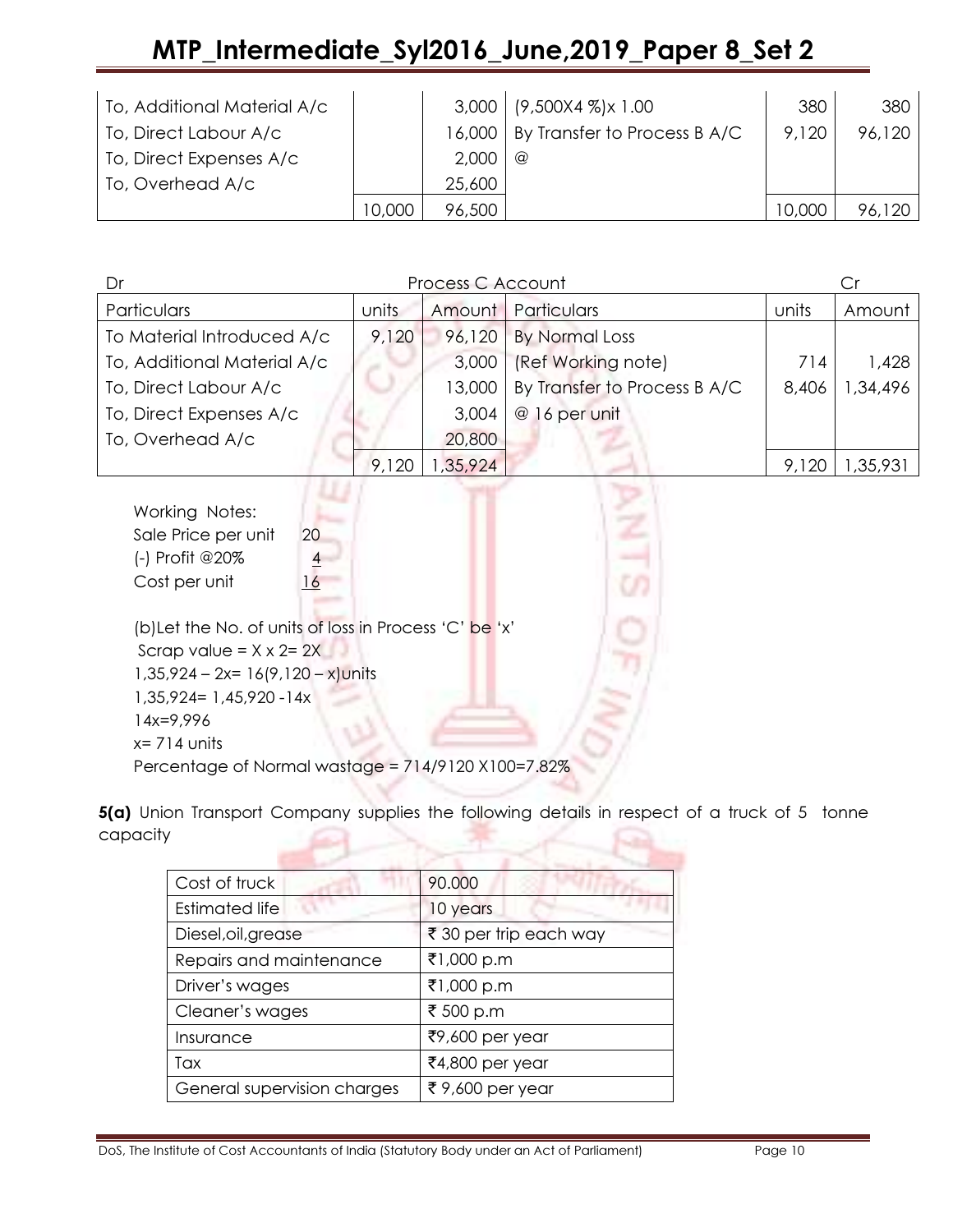The truck carries goods to and from the city covering a distance of 50 kms.each way.

on outward trip freight is available to the extent of full capacity and on return 20% of capacity.

Assuming that the truck runs on an average 25 days a month, work out:

(a) Operating cost tonne-km

(b) Rate for tonne per trip that the company should charge if a profit of 50 % on freight is to be earned.

(b) A contractor commenced the work on a particular contract on 1st April, 2018 he usually closes his books of accounts for the year on 31st December of each year. The following information is revealed from his costing records on 31st December, 2018.

|                        | Amount (₹) |
|------------------------|------------|
| Materials sent to site | 43,000     |
| Jr. Engineer           | 12,620     |
| Labour                 | 1.00.220   |

Answer: 5(a)

A machine costing  $\bar{\tau}$  30,000 remained in use on site for 1/5th of year. Its working life was estimated at 5 years and scrap value at  $\bar{\tau}$  2,000

A supervisor is paid  $\bar{\tau}$  2,000 per month and had devoted one half of his time on the contract.

All other expenses were  $\bar{\tau}$  14,000 the materials on site were  $\bar{\tau}$  2,500.

The contract price was  $\bar{\tau}$  4,00,000. On 31st December, 2018 2/3rd of the contract was completed however, the architect gave certificate only for  $\bar{\tau}$  2,00,000. On which 80% was paid. Prepare Contract Account.



| , ,,,,,,,,,,,,,,,                          |           |
|--------------------------------------------|-----------|
| Particulars                                | Amount(₹) |
| Repairs & Maintenance                      | 1,000     |
| Driver wages                               | 1,000     |
| Cleaners wages                             | 500       |
| Insurance                                  | 800       |
| Tax                                        | 400       |
| Supervision Charge                         | 800       |
| Depreciation [(1,80,000 / 10) X(1/12)]     | 1,500     |
| Diesel, oil, grease (30 X2 X25)            | 1,500     |
|                                            | 7,500     |
| (+) 50 % profit on freight (100 % on cost) | 7,500     |
|                                            | 15,000    |

Tonne Kms =25 [(50 X5) +(20/100 X50X5)] =7,500

|                                   | ₹        |
|-----------------------------------|----------|
| Cost per tonne $km = 7,500/7,500$ | $= 1.00$ |
| $(+)$ Profit @50% on freight      | $= 1.00$ |
|                                   | 2.00     |

[8]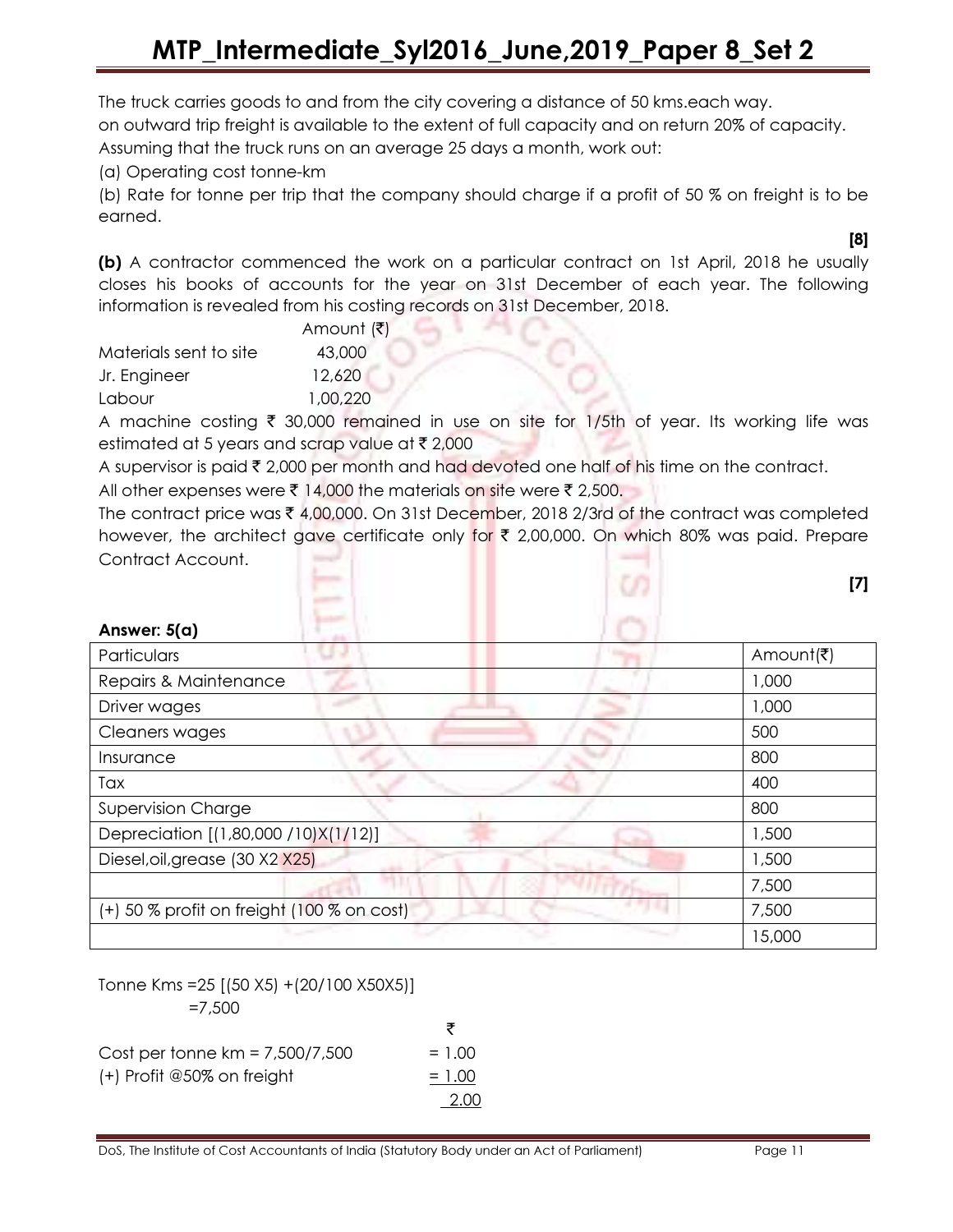| 5(b)                            |           |                            |           |
|---------------------------------|-----------|----------------------------|-----------|
| <b>Particulars</b>              | Amount(₹) | Particulars                | Amout(रै) |
| To, Material A/c                | 43,200    | By, W.I.P                  |           |
| To, Jr. Enginner A/c            | 12,620    | work certified<br>2,00,000 |           |
| To,Labour A/c                   | 1,00,220  | Work uncertified<br>44,365 | 2,44,365  |
| To, Dep. On Plant A/c           | 1,120     |                            |           |
| $[(30,000 - 2,000)/5]X1/5$      |           | By, Material at Site       | 2,500     |
| To, Supervisor (2,000 X 9 X1/2) | 9,000     |                            |           |
| To, Other expenses A/c          | 14,000    |                            |           |
| To, $P&LA/c$                    | 35,683    |                            |           |
| To, Reserve c/d                 | 31,222    |                            |           |
|                                 | 2,46,865  |                            | 2,46,865  |

Working notes:

Work uncertified For 2/3 rd -1,77,460 For  $1/6$ <sup>th - ?</sup>

•  $[(1, 77, 460 \div 2/3) \times 1/6] = 44,365$ 

6(a) SV Ltd a multi product company furnishes you the following data relating to the year 2018:

|            | First Half of the year $(\bar{\bar{\mathbf{x}}})$ | Second Half of the year( $\bar{\mathfrak{c}}$ ) |
|------------|---------------------------------------------------|-------------------------------------------------|
| Sales      | 90,000                                            | 1,00,000                                        |
| Total cost | 80,000                                            | 86,000                                          |

Assuming that there is no change in price and variable cost and that the fixed expenses are incurred equally in the two half year perid.Calculate For the period

- (i) P/V Ratio
- (ii) Fixed Expenses
- (iii) Break even Sales

(iv) Percentage of Margin of Safety

(b) A company has a capacity of producing 1 Lakh unit's of a certain product in a month. The sales department reports that the following schedule of sales prices is possible.

| Volume of Production (%) | Selling Price per unit $(\bar{\zeta})$ |
|--------------------------|----------------------------------------|
| 60                       | 1.80                                   |
| 70                       | 1.60                                   |
| 80                       | 1.50                                   |
| 90                       | 1.34                                   |
| 100                      | 1.22                                   |
|                          |                                        |

[8]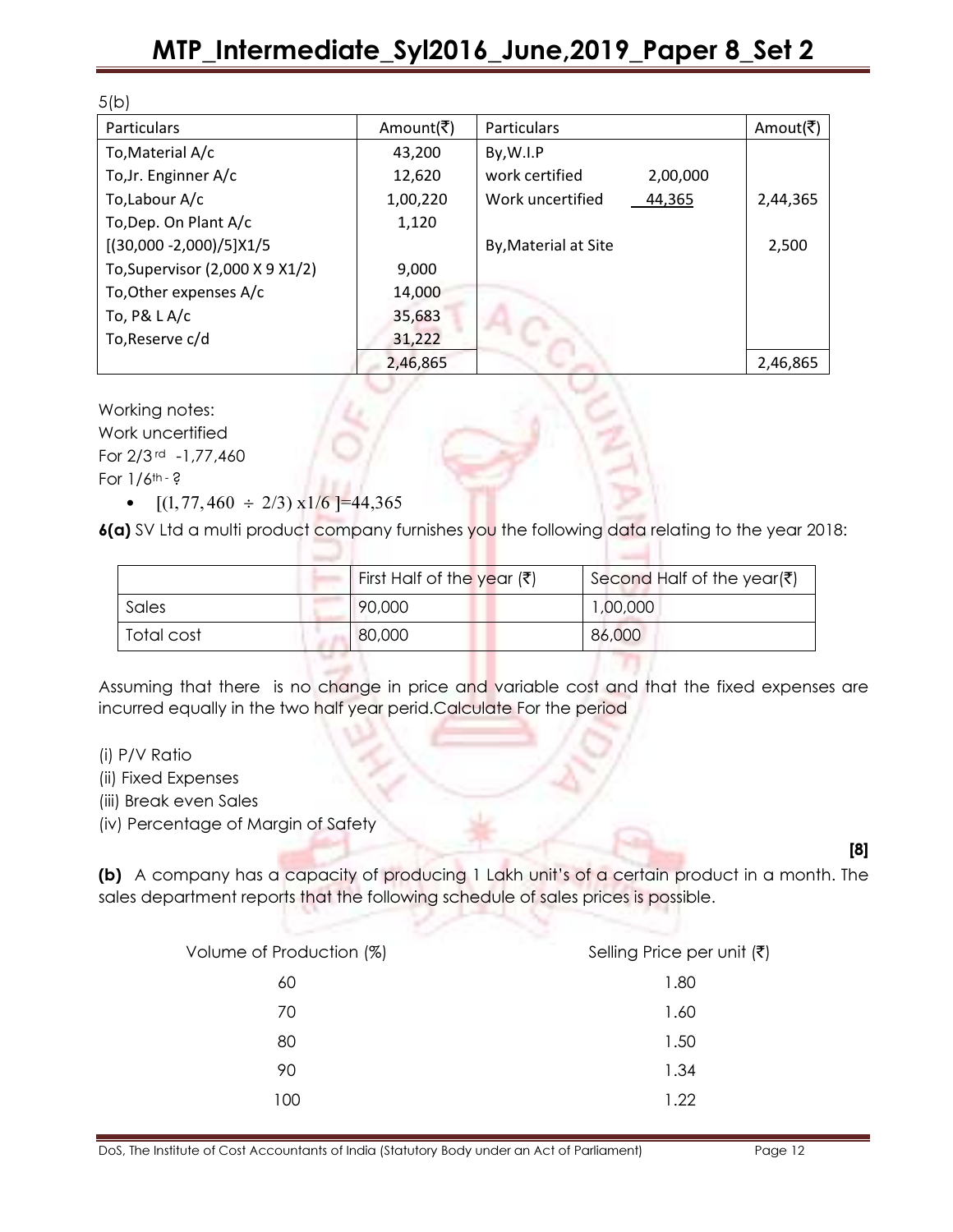The variable cost of manufacture between these levels is 30 paise per unit and fixed cost 80,000.

Prepare a statement showing incremental revenue at each stage. At which volume of production will be the profit be maximum?

[7]

#### Answer:6(a)

(i) P/V ratio = (Change in Profit / Change in Sales)X 100

 $=$  (14,000-10,000)/(1,00,000-90,000) X 100 =40 %

(ii)Fixed Expenses

 for the first half = (Sales X P/V ratio) –Profit =(90,000 X 40%)-10,000 = ₹ 26,000

Fixed Expenses foir the year=  $26,000$  X2= ₹ 52,000

- (iii) Break even sales = 52,000/40% = ₹ 1,30,000
- (iv) Margin of Safety =  $\left($  Sales BEP) = 1,90,000- 1,30,000 =  $\frac{30,000}{10,000}$ Marginb of safety ratio = (60,000/1,90,000) X 100= 31.58%

6(b) Statement showing computation of incremental revenue

| Capacity<br>(%) (A) | Units    | Sales(C) | V.Cost                              | Fixed<br>cost | Total<br>Cost   | Revenue       | Incremental<br>Revenue |
|---------------------|----------|----------|-------------------------------------|---------------|-----------------|---------------|------------------------|
|                     | (B)      |          | @15paise<br>$(D) = (B \times 0.30)$ | (E)           | $(F) = (D + E)$ | $(G) = (C-F)$ | (H)                    |
| 60                  | 60,000   | 1,08,000 | 18,000                              | 80,000        | 98,000          | 10,000        |                        |
| 70                  | 70,000   | 1,12,000 | 21,000                              | 80,000        | 1,01,000        | 11,000        | 1,000                  |
| 80                  | 80,000   | ,20,000  | 24,000                              | 80,000        | 1,04,000        | 16,000        | 6,000                  |
| 90                  | 90,000   | ,20,600  | 27,000                              | 80,000        | 1,07,000        | 13,600        | 3,600                  |
| 100                 | 1,00,000 | 1,22,000 | 30,000                              | 80,000        | 1,10,000        | 12,000        | 2,000                  |

From the above computation, it was found that the incremental revenue is more up to 80% capacity. The profit is maximum at that capacity.

**7(a)**The Sandard set for material consumption was 100 kg @  $\bar{z}$ 4.50 per kg.

In a cost period:

Opening stock was 100 kg @  $\bar{\tau}$  4.50 per kg.

Purchases made  $\circledcirc$  ₹ 4.30 per kg.

Consumption 110 kg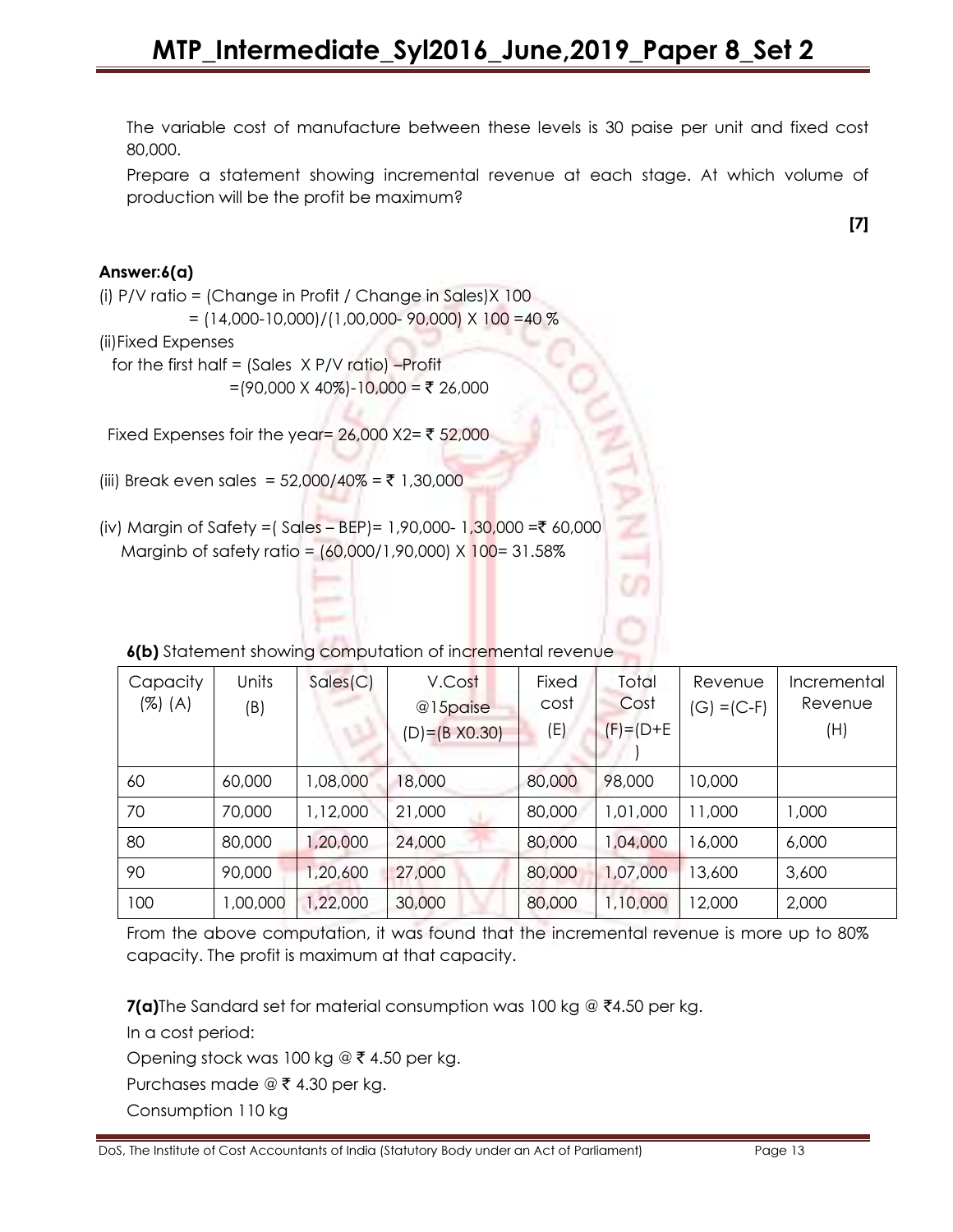Calculate :i)Usage ii)Price variance

- 1) When variance is calculated at point of purchase
- 2 )When variance is calculated at point of issue on FIFO basis

3)When variance is calculated at point of issue on LIFO basis [8]

(b)A chemical company gives you the following standard and actual data of its Chemical No.1456.You are required to calculate the material variance

| <b>Standard Data</b>             |        |
|----------------------------------|--------|
| 450 kg of material A @40 per kg  | 18,000 |
| 360 kg of Material B @ 20 per kg | 7,200  |
| 810 kg Total                     | 25,200 |
| 90 kg Normal loss                |        |
| 720 kg                           | 25,200 |
| <b>Actual Data</b>               |        |
| 450 kg of material A @38 per kg  | 17,100 |
| 360 kg of Material B @ 20 per kg | 7,920  |
| 810 kg Total                     | 25,020 |
| 50 kg normal loss                |        |
| 760 Kg                           | 25,020 |

#### Answer: 7(a)

i) Computation of Material Usage Variance

Material Usage Variance =SQSP-AQSP

=  $SP(SQ-AQ) = 4.50(100-110) = ₹ 45(A)$ 

ii)Computation of Price variance

- 1) When variance is calculated at point of purchase
	- Price variance = AQSP AQAP

= (110 X4.50)-(110X4.30) = ₹ 22 (F)

2) When variance is calculated at point of issue on FIFO basis

Price variance = AQSP – AQAP

$$
= (110 X4.50) - [(100 X4.50) + (10 X 4.30)] = ₹ 2 (F)
$$

3) When variance is calculated at point of issue on FIFO basis

Price variance = AQSP – AQAP

$$
= (110 X4.50) - (110 X4.3) = ₹22(F)
$$

### 7(b)

SQ =(SQ for that material/SQ for all material) X AQ for that material For A = $(450/720)X760 = 475kg$ 

[7]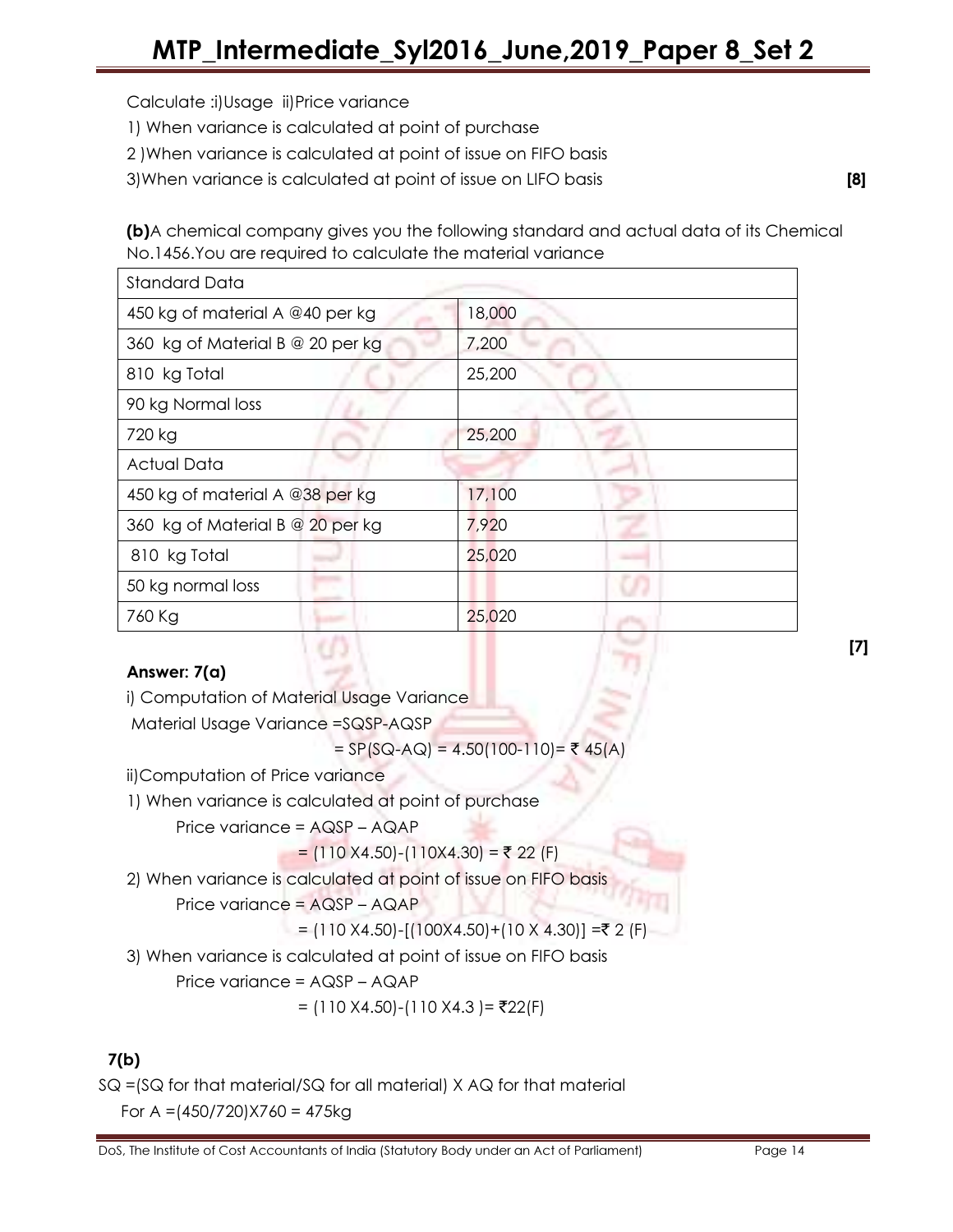#### For B = (360/720) X760=380 kg

Computation of required values

| Material | SQSP(1)          | RSQP(2) | AQSP(3)                  | AQAP(4) |
|----------|------------------|---------|--------------------------|---------|
|          | 475 X 40=19,000  | 18,000  | $450 \times 40 = 18,000$ |         |
|          | 380 X 20 = 7,600 | 7,200   | $360 \times 20 = 7,200$  |         |
|          | 26,600           | 25,200  | 25,200                   | 25,020  |

Where (1) SQSP=Standard Cost of Standard Material = $\overline{z}$  26,600

- $(2)RSQP = Revised standard Cost Material = ₹ 25,200$
- $(3)$ AQSP=Standard Cost of Actual Material = $\overline{\zeta}$  25,200
- (4)AQAP=Actual Cost of material=` 25,020

Computation of Required Variances:

a. Material Yield Variance =  $(1)-(2) = ₹ 1,400(F)$ 

b.Material Mix Variance =(2)-(3) = Nil

c.Material Price Variance =  $(1)-(3) = \t{7}1,400(F)$ 

d.Material Price Variance=  $(3)-(4)$ = ₹180 (F)

e.Material Cost Variance =  $(1)$ -  $(4)$  =₹1,580(F)

**8.** Answer any three out of the following four question: **5 X 3 = 15** 

- (a) "Cost Accounting and Management Accounting are inter-dependent." Do you agree, discuss.
	- (b) Advantages of Cost Control
	- (c)What is Economic order Quantity (EOQ) ? State the assumptions underlying EOQ.
	- (d) What is Responsibility Accounting? Also state the Principles of Responsibility Accounting

#### Answer:

8(a) Cost Accounting: In cost accounting, primary emphasis is on cost and it deals with its collection, analysis, relevance, interpretation and presentation for various problems of management.

**Management Accounting:** It utilizes the principles and practices of financial accounting and cost accounting in addition to other management techniques for efficient operations of a concern. It widely uses different techniques from various branches of knowledge like Statistics, Mathematics, Economics, Law and Psychology to assist the management in its task of maximizing profits or minimizing losses. The main thrust in management accounting is towards determining policy and formulating plans to achieve desired objectives of management.

#### 8(b) The advantages of cost control are mainly as follows

- (i) Achieving the expected return on capital employed by maximising or optimizing profit
- (ii) Increase in productivity of the available resources
- (iii) Reasonable price of the customers